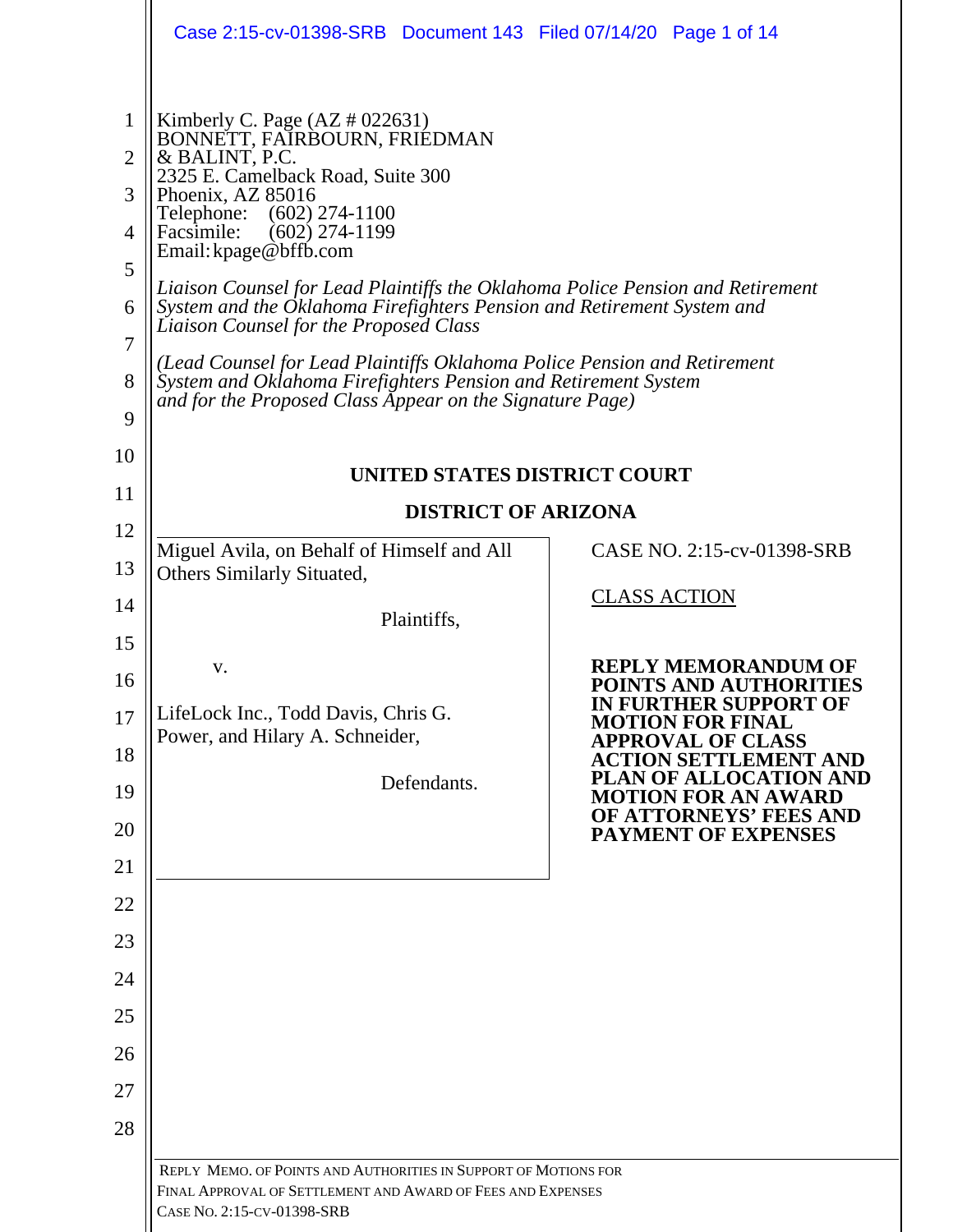|                | Case 2:15-cv-01398-SRB  Document 143  Filed 07/14/20  Page 2 of 14                                                                                                           |
|----------------|------------------------------------------------------------------------------------------------------------------------------------------------------------------------------|
| 1              | <b>TABLE OF CONTENTS</b>                                                                                                                                                     |
| $\overline{2}$ |                                                                                                                                                                              |
| 3              |                                                                                                                                                                              |
| 4              |                                                                                                                                                                              |
| 5              |                                                                                                                                                                              |
| 6<br>7         | THE REACTION OF THE SETTLEMENT CLASS STRONGLY<br>$\mathbf{I}$ .<br>SUPPORTS APPROVAL OF THE SETTLEMENT AND THE FEE AND                                                       |
| 8              | Π.                                                                                                                                                                           |
| 9              |                                                                                                                                                                              |
| 10             |                                                                                                                                                                              |
| 11             |                                                                                                                                                                              |
| 12             |                                                                                                                                                                              |
| 13             |                                                                                                                                                                              |
| 14             |                                                                                                                                                                              |
| 15             |                                                                                                                                                                              |
| 16             |                                                                                                                                                                              |
| 17             |                                                                                                                                                                              |
| 18             |                                                                                                                                                                              |
| 19             |                                                                                                                                                                              |
| 20             |                                                                                                                                                                              |
| 21             |                                                                                                                                                                              |
| 22             |                                                                                                                                                                              |
| 23             |                                                                                                                                                                              |
| 24             |                                                                                                                                                                              |
| 25             |                                                                                                                                                                              |
| 26             |                                                                                                                                                                              |
| 27             |                                                                                                                                                                              |
| 28             |                                                                                                                                                                              |
|                | REPLY MEMO. OF POINTS AND AUTHORITIES IN SUPPORT OF MOTIONS FOR<br>$\mathbf{i}$<br>FINAL APPROVAL OF SETTLEMENT AND AWARD OF FEES AND EXPENSES<br>CASE No. 2:15-CV-01398-SRB |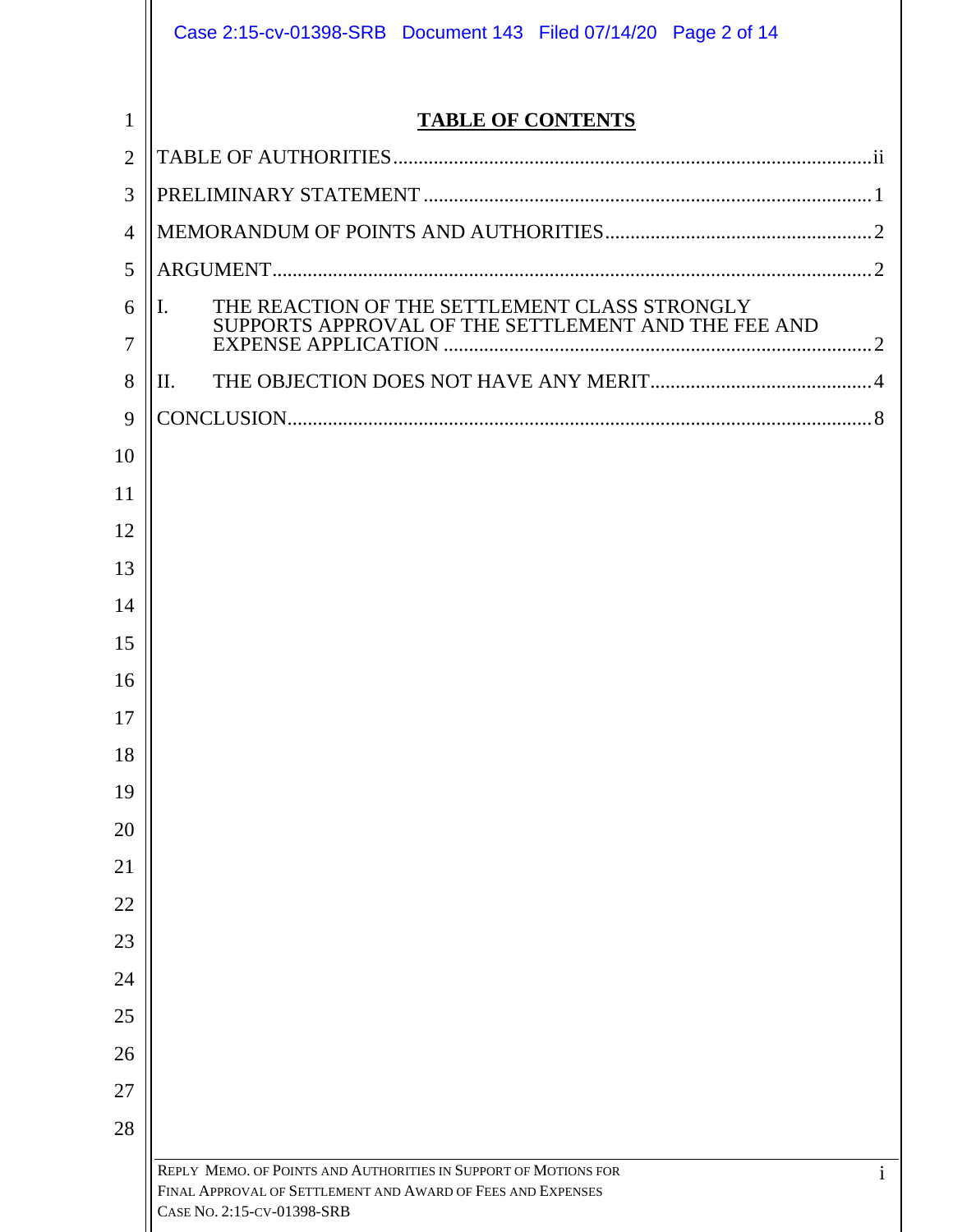|                | Case 2:15-cv-01398-SRB  Document 143  Filed 07/14/20  Page 3 of 14                                                                                                 |
|----------------|--------------------------------------------------------------------------------------------------------------------------------------------------------------------|
| 1              | <b>TABLE OF AUTHORITIES</b>                                                                                                                                        |
| $\overline{2}$ | Page(s)                                                                                                                                                            |
| 3              | <b>Cases</b>                                                                                                                                                       |
| $\overline{4}$ | In re Apollo Grp. Inc. Sec. Litig.,                                                                                                                                |
| 5              |                                                                                                                                                                    |
| 6              | Arnold v. Fitflop USA, LLC,                                                                                                                                        |
| 7              |                                                                                                                                                                    |
| 8              | In re Bisys Sec. Litig.,                                                                                                                                           |
| 9              |                                                                                                                                                                    |
| 10             | Briseno v. ConAgra Foods, Inc.,                                                                                                                                    |
| 11             | Burritt v. NutraCea,                                                                                                                                               |
| 12             |                                                                                                                                                                    |
| 13             | In re Cathode Ray Tube (CRT) Antitrust Litig.,                                                                                                                     |
| 14             |                                                                                                                                                                    |
| 15             | DeJulius v. New England Health Care Emps. Pension Fund,                                                                                                            |
| 16             | Fidel v. Farley,                                                                                                                                                   |
| 17             |                                                                                                                                                                    |
| 18             | In re LifeLock, Inc. Mktg. & Sales Practices Litig.,                                                                                                               |
| 19             |                                                                                                                                                                    |
| 20             | Mendoza v. Tucson Sch. Dist. No. 1,                                                                                                                                |
| 21             |                                                                                                                                                                    |
| 22             | In re Nuvelo, Inc. Sec. Litig.,                                                                                                                                    |
| 23             | Phillips Petroleum Co. v. Shutts,                                                                                                                                  |
| 24             |                                                                                                                                                                    |
| 25             | In re Prudential Sec. Inc. Ltd. P'ships Litig.,                                                                                                                    |
| 26             |                                                                                                                                                                    |
| 27             | In re Schering-Plough Corp. Enhance ERISA Litig.,                                                                                                                  |
| 28             |                                                                                                                                                                    |
|                | REPLY MEMO. OF POINTS AND AUTHORITIES IN SUPPORT OF MOTIONS FOR<br>11<br>FINAL APPROVAL OF SETTLEMENT AND AWARD OF FEES AND EXPENSES<br>CASE No. 2:15-CV-01398-SRB |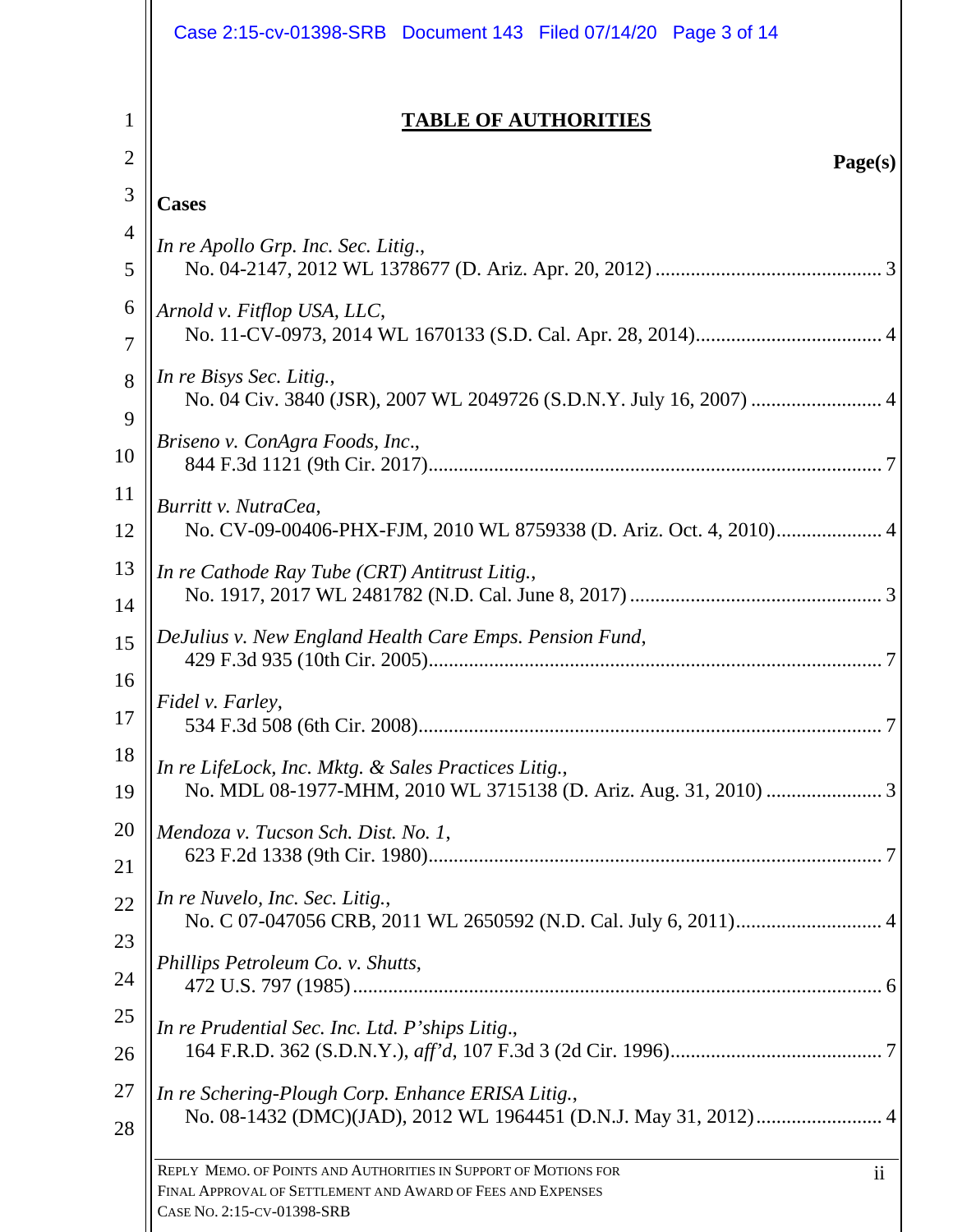|                                | Case 2:15-cv-01398-SRB  Document 143  Filed 07/14/20  Page 4 of 14                        |
|--------------------------------|-------------------------------------------------------------------------------------------|
| $\mathbf{1}$<br>$\overline{2}$ | Silber v. Mabon,                                                                          |
| 3                              | Torrisi v. Tucson Elec. Power Co.,                                                        |
| $\overline{4}$                 |                                                                                           |
| 5                              | Wood v. Ionatron, Inc.,                                                                   |
| 6                              | <b>Rules</b>                                                                              |
| $\overline{7}$                 |                                                                                           |
| 8                              |                                                                                           |
| 9                              |                                                                                           |
| 10                             |                                                                                           |
| 11                             |                                                                                           |
| 12                             |                                                                                           |
| 13                             |                                                                                           |
| 14                             |                                                                                           |
| 15                             |                                                                                           |
| 16<br>17                       |                                                                                           |
| 18                             |                                                                                           |
| 19                             |                                                                                           |
| 20                             |                                                                                           |
| 21                             |                                                                                           |
| 22                             |                                                                                           |
| 23                             |                                                                                           |
| 24                             |                                                                                           |
| 25                             |                                                                                           |
| 26                             |                                                                                           |
| 27                             |                                                                                           |
| 28                             |                                                                                           |
|                                | REPLY MEMO. OF POINTS AND AUTHORITIES IN SUPPORT OF MOTIONS FOR<br>iii                    |
|                                | FINAL APPROVAL OF SETTLEMENT AND AWARD OF FEES AND EXPENSES<br>CASE No. 2:15-CV-01398-SRB |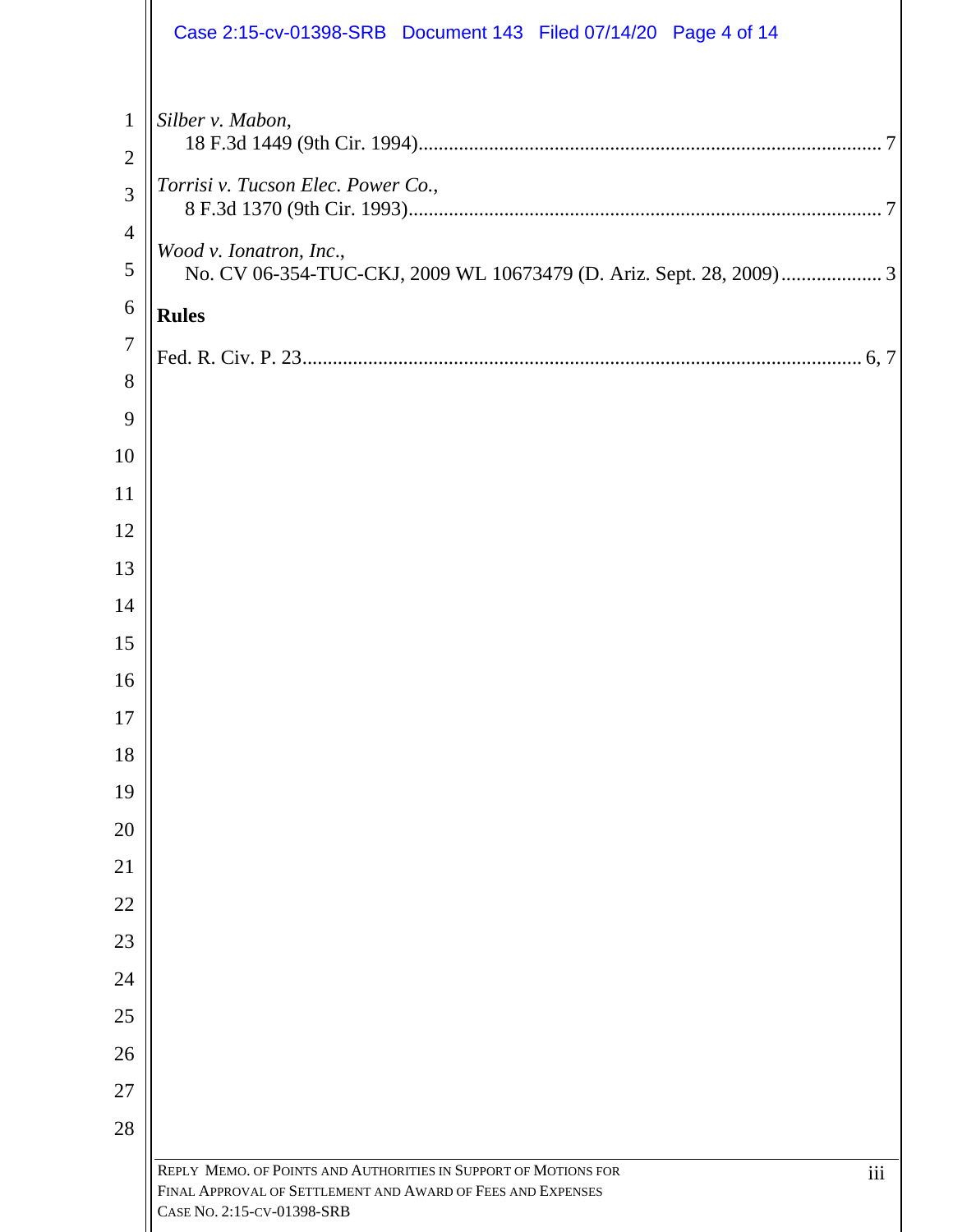1 2 3 4 5 6 7 8 9 Pursuant to Rules 23(e) and 54(d) of the Federal Rules of Civil Procedure, Lead Plaintiffs Oklahoma Police Pension and Retirement System and Oklahoma Firefighters Pension and Retirement System (together, "Lead Plaintiffs"), on behalf of themselves and all members of the proposed Settlement Class, and Bernstein Liebhard LLP and Labaton Sucharow LLP (together, "Lead Counsel"), respectfully submit this reply memorandum in further support of (i) Lead Plaintiffs' Motion for Final Approval of Class Action Settlement and Plan of Allocation (ECF No. 139); and (ii) Lead Counsel's Motion for an Award of Attorneys' Fees and Payment of Expenses (ECF No. 140) (collectively, the "Motions").<sup>1</sup>

10

## **PRELIMINARY STATEMENT**

11 12 13 14 15 16 17 18 19 20 21 22 23 24 25 Now that the June 30, 2020 deadline for objections and requests for exclusion from the Settlement Class has passed, Lead Plaintiffs and Lead Counsel respectfully submit that the reaction of the Settlement Class to the Settlement, Plan of Allocation, and Lead Counsel's motion for attorneys' fees and litigation expenses has been overwhelmingly positive. A total of 58,568 Notices with Claim Forms ("Notice Packets") have been mailed to potential Settlement Class Members or their nominees through July 13, 2020. *See* Supplemental Declaration of Luiggy Segura Regarding (A) Update on Mailing of the Notice Packets; (B) Requests for Exclusion and Objections; and (C) Claims Received to Date, dated July 13, 2020, at  $\P$  4, filed herewith ("Supp. Mailing Decl."). There has been only one request for exclusion, by an investor who purchased 100 shares but ultimately made a profit and does not want to participate, and no objections to the substance of the Settlement or the proposed Plan of Allocation for the proceeds of the Settlement. Lead Counsel received one objection from an individual investor who received his Notice Packet on June 15, 2020, two weeks before the objection and exclusion deadline (the "Objector"). *See* ECF No. 142. He objects to the timing of his notice and to Lead

26

 1 REPLY MEMO. OF POINTS AND AUTHORITIES IN SUPPORT OF MOTIONS FOR 27 28 1 All capitalized terms not otherwise defined herein have the meanings set forth in the Stipulation and Agreement of Settlement, dated as of March 27, 2020 (the "Stipulation"), previously filed with the Court, ECF No. 137-2, or in the opening motions.

FINAL APPROVAL OF SETTLEMENT AND AWARD OF FEES AND EXPENSES CASE NO. 2:15-CV-01398-SRB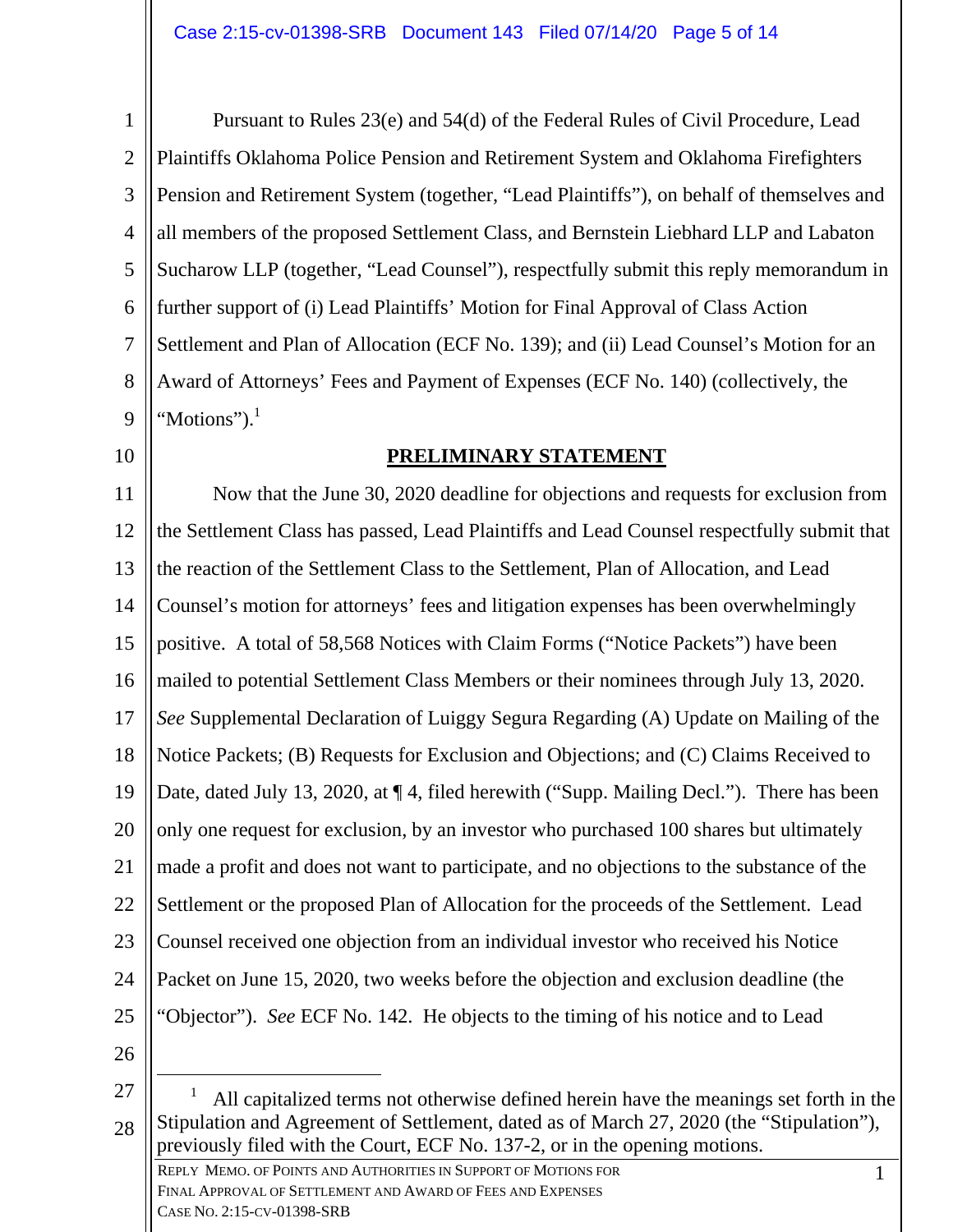1 2 3 4 5 6 7 8 9 10 11 12 13 14 15 16 17 18 19 20 21 22 23 24 25 26 27 28 Counsel's request for attorneys' fees. No institutional investor, pension fund, or attorney general requested exclusion from the Settlement or objected to any aspect of the Settlement, the Plan of Allocation, or the Fee and Expense Application. Overall, Lead Plaintiffs and Lead Counsel respectfully submit that the reaction of the Settlement Class strongly supports approval of the Settlement, the Plan of Allocation, and the requested attorneys' fees and expenses. **MEMORANDUM OF POINTS AND AUTHORITIES ARGUMENT I. THE REACTION OF THE SETTLEMENT CLASS STRONGLY SUPPORTS APPROVAL OF THE SETTLEMENT AND THE FEE AND EXPENSE APPLICATION**  Pursuant to the Court's Preliminary Approval Order, the Claims Administrator has mailed 58,568 Notice Packets to all potential Settlement Class Members identified by Defendants and nominees. *See* Supp. Mailing Decl. at ¶ 4. The Notice informed Settlement Class Members of the terms of the proposed Settlement and Plan of Allocation, and that Lead Counsel would apply for an award of attorneys' fees in an amount not to exceed 30% of the Settlement Fund and payment of litigation expenses in an amount not to exceed \$350,000. The Notice also apprised Settlement Class Members of their right to seek exclusion from the Settlement Class or object to the proposed Settlement, the Plan of Allocation, and/or the request for attorneys' fees and payment of litigation expenses, and the June 30, 2020 deadline for doing so. In addition, copies of the Notice, Claim Form, Stipulation, and Preliminary Approval Order were posted on the website specifically created for this Settlement (www.LifeLockSecuritiesLitigation.com). *See* ECF No. 141-3 at ¶ 16. On May 4, 2020, the Claims Administrator published the Summary Notice in *Investor's Business Daily* and released it over the Internet via *PR Newswire (id.* at ¶ 14), informing readers of the proposed Settlement, how to obtain copies of the Notice and Claim Form, and the deadlines for the submission of Claim Forms, objections, and exclusion requests. On June 16, 2020, Lead Plaintiffs and Lead Counsel filed motions in support of final approval and

 2 REPLY MEMO. OF POINTS AND AUTHORITIES IN SUPPORT OF MOTIONS FOR FINAL APPROVAL OF SETTLEMENT AND AWARD OF FEES AND EXPENSES CASE NO. 2:15-CV-01398-SRB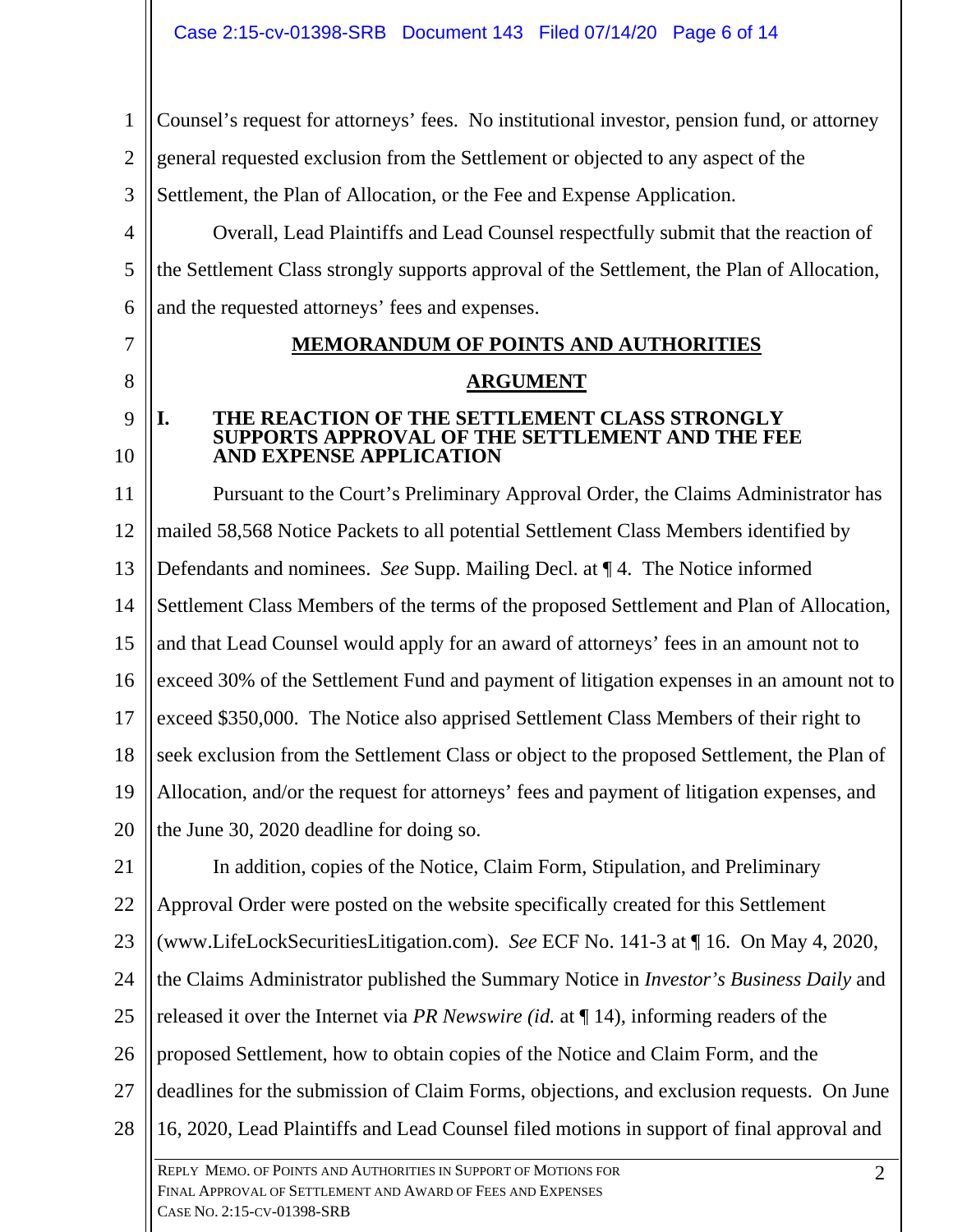1 2 3 4 fees, which are available on the court docket (*see* ECF Nos. 139-141) and the settlement website. Those papers further detailed Lead Plaintiffs' and Lead Counsel's views of the Settlement, work performed in this litigation, risks of the litigation, and the fee and expense award requested.

5 6 7 8 9 10 11 12 13 14 15 16 17 18 19 20 After providing notice to tens of thousands of Settlement Class members, only one Settlement Class member objected and only one person requested exclusion. This reaction is a significant factor in assessing the Settlement's fairness and adequacy. "[T]the absence of a large number of objections to a proposed class action settlement raises a strong presumption that the terms of a proposed class settlement action are favorable to the class members." *In re Apollo Grp. Inc. Sec. Litig*., No. 04-2147, 2012 WL 1378677, at \*3 (D. Ariz. Apr. 20, 2012) (citation omitted); *see also In re LifeLock, Inc. Mktg. & Sales Practices Litig.,* No. MDL 08-1977-MHM, 2010 WL 3715138, at \*6 (D. Ariz. Aug. 31, 2010) (noting that the "incredibly sparse group" of class members who opted out or objected indicates that the vast majority of the class found the settlement fair and reasonable). "Moreover, the absence of objections from sophisticated institutional investors who have the means and incentive to object to an inadequate settlement, if they deem it in their interests to do so, is a significant indicator of a proposed settlement's fairness. *See In re Cathode Ray Tube (CRT) Antitrust Litig.*, No. 1917, 2017 WL 2481782, at \*4 (N.D. Cal. June 8, 2017) (absence of any entity objection supports "the inference that the class approves of the settlement is even stronger").

21 22 23 Similarly, the lack of requests for exclusion reflects the Settlement Class's approval of the Settlement and offers clear support for the Court's final approval thereof. *See, e.g., Wood v. Ionatron, Inc*., No. CV 06-354-TUC-CKJ, 2009 WL 10673479, at \*5 (D. Ariz.

24 25 Sept. 28, 2009) (noting that the reaction of the settlement class supports final approval of a securities class action settlement where only one class member requested exclusion).

26 27 28 Here, only one request for exclusion was received; however, it represents only 100 shares, which the requester recognized a profit on. *See* Supp. Mailing Decl., Exhibit A. Because she was not damaged, she says she does not wish to participate. *Id*.

 3 REPLY MEMO. OF POINTS AND AUTHORITIES IN SUPPORT OF MOTIONS FOR FINAL APPROVAL OF SETTLEMENT AND AWARD OF FEES AND EXPENSES CASE NO. 2:15-CV-01398-SRB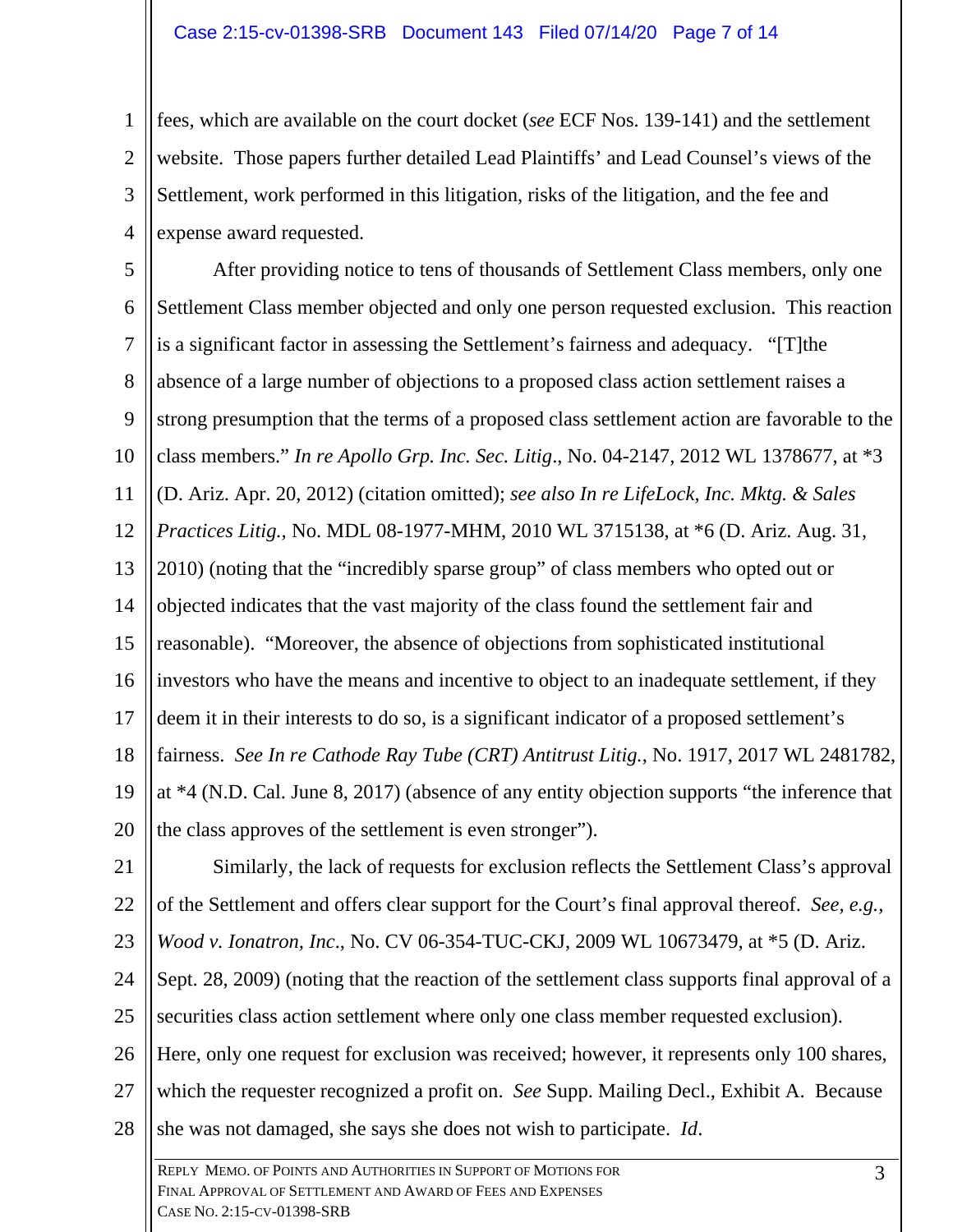4 REPLY MEMO. OF POINTS AND AUTHORITIES IN SUPPORT OF MOTIONS FOR 1 2 3 4 5 6 7 8 9 10 11 12 13 14 15 16 17 18 19 20 21 22 23 24 25 26 27 28 FINAL APPROVAL OF SETTLEMENT AND AWARD OF FEES AND EXPENSES The low level of objections to the Fee and Expense Application is also strong evidence that those requests are fair and reasonable. *See, e.g., Burritt v. NutraCea*, No. CV-09-00406-PHX-FJM, 2010 WL 8759338, at \*1 (D. Ariz. Oct. 4, 2010) (awarding counsel's request for attorneys' fees in securities class action and noting that there were only two objections to the request, which were overruled); *In re Nuvelo, Inc. Sec. Litig.*, No. C 07-047056 CRB, 2011 WL 2650592, at \*3 (N.D. Cal. July 6, 2011) (finding one objection to a fee request to be "a strong, positive response from the class"). And once again, the lack of any objections from "'sophisticated' institutional investors that had considerable financial incentive to object had they believed the requested fees were excessive" and did not do so, also supports approval. *See, e.g.*, *In re Schering-Plough Corp. Enhance ERISA Litig.*, No. 08-1432 (DMC)(JAD), 2012 WL 1964451, at \*6 (D.N.J. May 31, 2012) ("The lack of objections to the requested attorneys' fees supports the request, especially because the settlement class includes large, sophisticated institutional investors."); *In re Bisys Sec. Litig.*, No. 04 Civ. 3840 (JSR), 2007 WL 2049726, at \*1 (S.D.N.Y. July 16, 2007) (institutional investors "had the means, the motive, and the sophistication to raise objections if they thought the . . . fee was excessive"). Here, only one individual has submitted an objection – which, as explained below, does not have merit. This level of objection "presents the most compelling argument favoring settlement." *Arnold v. Fitflop USA, LLC*, No. 11-CV-0973 W(KSC), 2014 WL 1670133, at \*8 (S.D. Cal. Apr. 28, 2014) (small number of objections "indicat[ed] that the vast majority of Class Members and other concerned parties are likely satisfied with the resolution of this case"). **II. THE OBJECTION DOES NOT HAVE ANY MERIT**  The sole objection was submitted by an individual investor who appears to have purchased 780 LifeLock shares during the Class Period.<sup>2</sup> See ECF No. 142 at 1. His 2  $2$  The objection is timely but failed to include transactional documentation as required by the Notice and the Preliminary Approval Order. He did submit a Claim Form to the

CASE NO. 2:15-CV-01398-SRB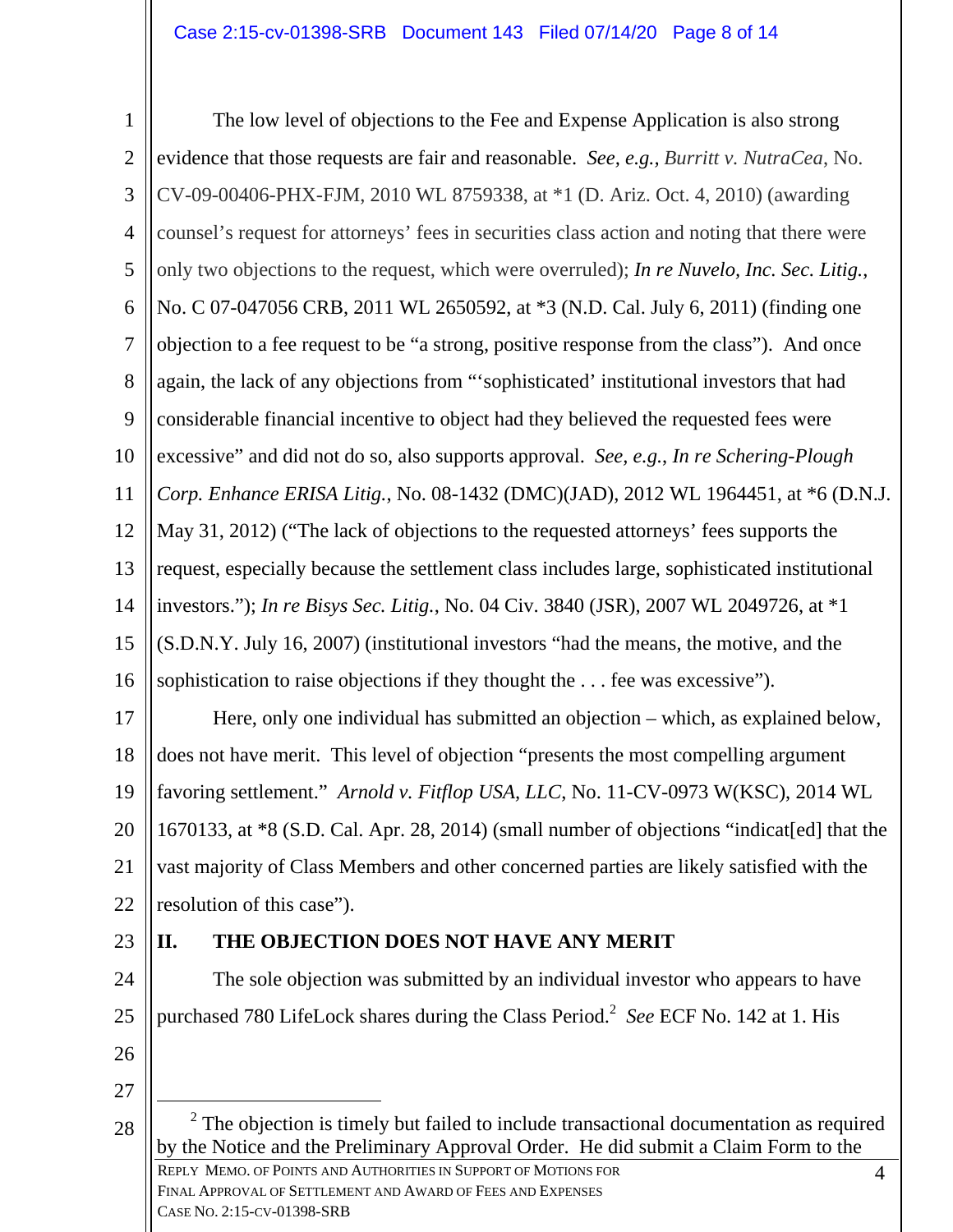1 2 3 4 5 6 7 8 9 10 primary complaint is that he received his Notice Packet on June 15, giving him "only 14 days, and nine business days" to submit his objection – eight days of which were during a vacation. *Id*. at 2. He argues that "[p]roviding class members nine business [days] to complete a claim form<sup>3</sup> is unfair and clearly inconsistent with other class action settlement claim processes. . . ." He further argues that Lead Counsel should have anticipated this delay and their failure to do so "was likely designed to stifle objections. It is a clear indication that class counsel was not acting in the interest of the class. . . ." *Id*. at 2. Given his dissatisfaction with Lead Counsel's work, he goes on to object to the requested fee as excessive, stating, without support, that counsel's rates "are far above the rates typically charged for similar matters in this court" and not justified by the result achieved.

11 12 13 14 15 16 17 18 19 20 21 The substance of the objection does not have merit for three main reasons. First, there is nothing nefarious about the amount of time allowed for the Settlement Class to object, and the notice procedures here follow those consistently approved in securities class actions – with the deadlines to object here actually *longer* than in other similar class actions. Second, counsel's rates are less than, or comparable to, defense firm rates in specialized, commercial matters. *See* Joint Decl., Exhibit 9, ECF No. 141-9. Third, the multiplier here is just about even with counsel's lodestar  $- a 1.02$  multiplier  $- a$  and with counsel continuing to do substantial work in the future on the claims and distribution process, without seeking any remuneration from the Court or the Settlement Class for this additional work, the multiplier will likely be negative after all is said and done. Each of these reasons for the objection's deficiency is expanded upon below.

22 23 As to the objection deadline, it is unfortunate that the Objector was unhappy with the amount of time he had to prepare his objection, but he had sufficient time and more

24 25

 $\overline{a}$ 

28

26 27 Claims Administrator on June 17, 2020 with trading documentation. *See* Supp. Mailing Decl. ¶ 14.

 $3$  The Objector seems to be referring to filing an objection and not a Claim Form, as the Objector had at least 31 days to submit a Claim Form.

 5 REPLY MEMO. OF POINTS AND AUTHORITIES IN SUPPORT OF MOTIONS FOR FINAL APPROVAL OF SETTLEMENT AND AWARD OF FEES AND EXPENSES CASE NO. 2:15-CV-01398-SRB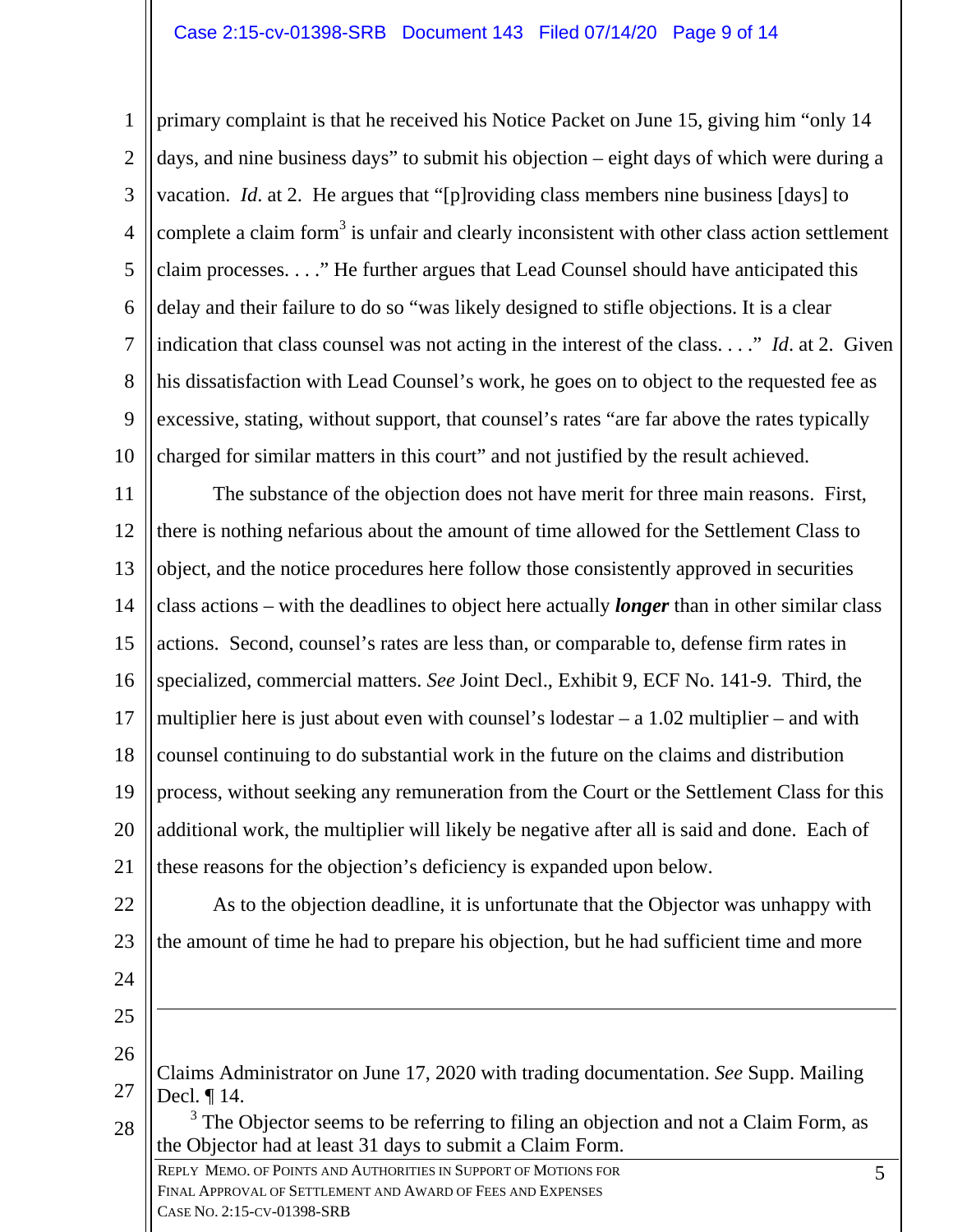6 REPLY MEMO. OF POINTS AND AUTHORITIES IN SUPPORT OF MOTIONS FOR 1 2 3 4 5 6 7 8 9 10 11 12 13 14 15 16 17 18 19 20 21 22 23 24 25 26 27 28 FINAL APPROVAL OF SETTLEMENT AND AWARD OF FEES AND EXPENSES than a month before the upcoming July 21, 2020 Settlement Hearing. Indeed, he was able to submit a timely objection to the Court, and Claim Form to the Claims Administrator using the online portal within 2 days after receiving the Notice (a claim which is in good standing). Supp. Mailing Decl. at  $\P$  14.<sup>4</sup> Contrary to there being some nefarious scheme on Lead Counsel's part, the Objector's broker was indeed timely mailed a Notice Packet on April 24, 2020, as explained in the Supplemental Mailing Declaration. *Id.* at  $\P$ 8.<sup>5</sup> However, the broker did not provide the Objector's mailing information until May 22, 2020. A Notice Packet was mailed to the Objector on June 11, 2020, after the Claims Administrator completed the processing of the mailing data. *Id*. at ¶¶ 10-13. Contrary to the Objector's unfounded assertions, it is indeed anticipated that there can be delays with nominees providing mailing information. Accordingly, extra time was added to the process. Here, pursuant to the Preliminary Approval Order, the Notice mailings began on April 24, 2020 and the objection and exclusion deadline was June 30, 2020. This is an interval of 67 days. The interval between the notice date and the July 16, 2020 claim deadline is 84 days. *Id*. at ¶ 15. The interval between the notice date and the July 21, 2020 hearing is 88 days. To satisfy the requirements of due process and Rule 23, notice must be "reasonably calculated, under all the circumstances, to apprise interested parties of the pendency of the action and afford them an opportunity to present their objections." *Phillips Petroleum Co.*   $\overline{4}$ <sup>4</sup> Notably, though the Objector stated that compliance with the deadlines was "particularly challenging for retail investors such as myself who would be forced to identify 5-year old statements," the Objector provided trade documentation to the Claims Administrator within 2 days of receiving the Notice Packet. <sup>5</sup> As is typical in securities class actions, most beneficial purchasers of LifeLock common stock during the Class Period were not record holders of the stock. Instead, their shares were held in "street name" through nominee owners (*i.e.,* brokers, banks, or similar institutions), and Lead Counsel and the Claims Administrator depended on these nominees to identify the potential class members, through standard procedures established in the Court's April 10, 2020 Preliminary Approval Order (ECF No. 138, at ¶ 9). *See also* Declaration of Luiggy Segura Regarding (A) Mailing of the Notice and Proof of Claim; (B) Publication of the Summary Notice; and (C) Report on Requests for Exclusion Received, dated June 11, 2020, ¶ 7 (ECF No. 141-3).

CASE NO. 2:15-CV-01398-SRB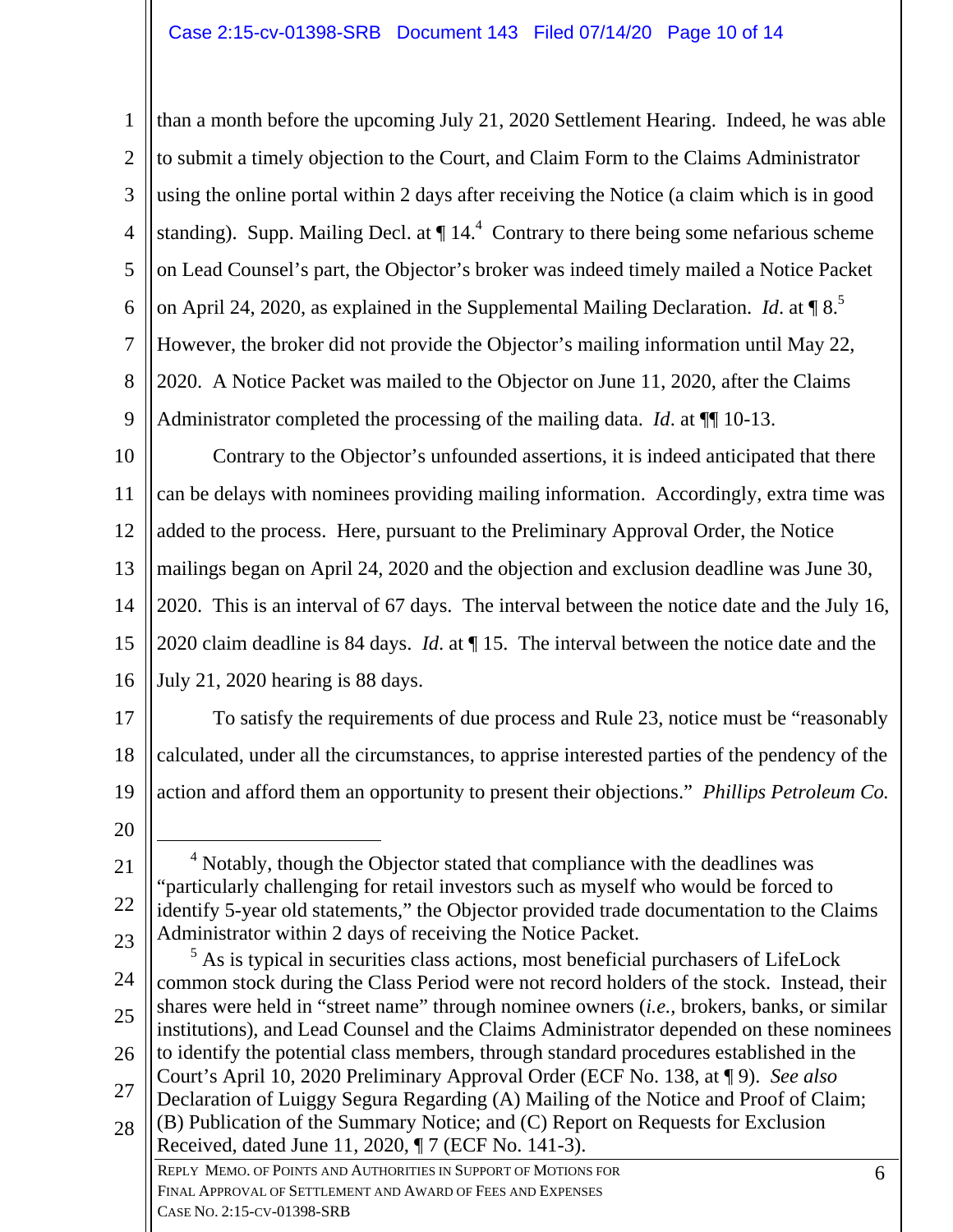1 2 3 4 5 6 7 8 9 10 11 12 13 *v. Shutts*, 472 U.S. 797, 812 (1985); *see also Mendoza v. Tucson Sch. Dist. No. 1*, 623 F.2d 1338, 1351 (9th Cir. 1980). These standards do not require that actual notice be received by all class members. *See Briseno v. ConAgra Foods, Inc*., 844 F.3d 1121, 1128 (9th Cir. 2017) ("neither Rule 23 nor the Due Process Clause requires actual notice to each individual class member''); *Silber v. Mabon*, 18 F.3d 1449, 1454 (9th Cir. 1994) (affirming district court's holding that the appropriate standard for notice is the "best notice practicable" not "actual notice"); *In re Prudential Sec. Inc. Ltd. P'ships Litig*., 164 F.R.D. 362, 368 (S.D.N.Y.), *aff'd*, 107 F.3d 3 (2d Cir. 1996) ("[F]or the due process standard to be met it is not necessary that every class member receive actual notice, so long as class counsel acted reasonably in selecting means likely to inform persons affected."); *Torrisi v. Tucson Elec. Power Co.*, 8 F.3d 1370, 1374-75 (9th Cir. 1993) (notice sufficient even though as many as one-third of shareholders may have received it after opt-out and objection deadline due to nominee delays).

14 15 16 17 18 19 20 21 22 23 Not only did the notice procedures here follow those consistently approved in securities class actions, but also the time permitted to distribute notices through nominees was more than reasonable. The initial mailing began on April 24, 2020—67 days before the objection/exclusion deadline, 84 days before the claim-filing deadline, and 88 days before the Settlement Hearing—far longer than periods that have been found reasonable by other courts. *See, e.g.*, *Silber*, 18 F.3d at 1452-54 (approving of notice mailed 41 days before deadline); *Fidel v. Farley*, 534 F.3d 508, 514 (6th Cir. 2008) (approving of notice mailed to brokers 46 days before opt-out and objection deadline); *DeJulius v. New England Health Care Emps. Pension Fund*, 429 F.3d 935, 946-47 (10th Cir. 2005) (approving of notice mailed 32 days before opt-out and objection deadline).

24 25 26 27 28 With respect to his objection to the request for attorneys' fees, the Court is respectfully referred to Lead Counsel's Memorandum of Points and Authorities in support of the request ("Fee Brief") and the Joint Declaration for a full discussion of the merits of the request, which Lead Counsel submit is reasonable and warranted under the circumstances here. ECF Nos. 140-141. As explained in Lead Counsel's motion, fees of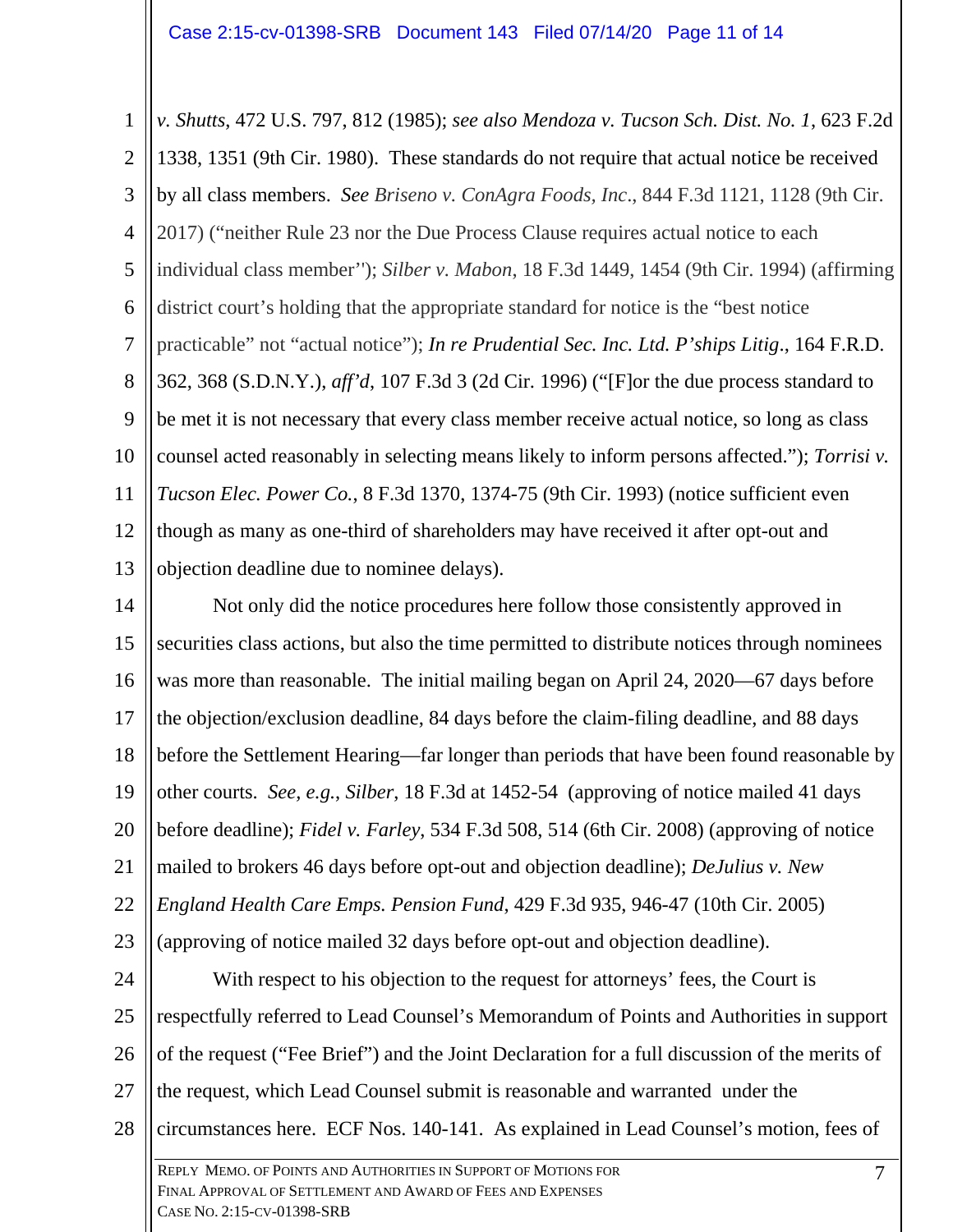1 2 3 4 5 6 7 8 9 10 11 12 13 14 15 16 17 18 30% in contingent common fund settlements are regularly approved within the Ninth Circuit and this district. *Id*. at 13-14. Lead Counsel's rates are overall actually less than, or comparable to, defense firm rates for comparable commercial litigation. The hourly rates of Plaintiffs' Counsel here range from \$725 to \$1,150 for partners, \$650 to \$900 for of counsel or senior counsel, and \$335 to \$650 for associates and other attorneys. *See* ECF Nos. 141-5, 141-6, 141-7. Lead Counsel submitted a table of hourly rates for defense firms compiled by Labaton Sucharow from fee applications submitted by such firms nationwide in bankruptcy proceedings in 2019. *See* ECF No. 141-9. The analysis shows that across all types of attorneys, Plaintiffs' Counsel's rates here are consistent with, or lower than, the firms surveyed. Finally, if approved, the fee request would result in a very modest "multiplier" over Plaintiffs' Counsel's lodestar of 1.02 – meaning just 2% more than lodestar. Although Plaintiffs' Counsel's fee motion was filed in mid-June based on time up to May 31, 2020, their work continues (and their lodestar will increase) through the distribution of the Settlement and they will seek no additional compensation. Thus, the multiplier will likely be negative here, further supporting the reasonableness of the request. For all the foregoing reasons, it is respectfully submitted that the objection has no merit and should be denied.

## **CONCLUSION**

19 20 21 22 23 For the reasons set forth above and in Lead Plaintiffs' and Lead Counsel's June 16, 2020 submissions, Lead Plaintiffs and Lead Counsel respectfully request that the Court enter the proposed Final Order and Judgment, submitted herewith; enter the proposed Order Approving Plan of Allocation, submitted herewith; and enter the proposed Order Awarding Attorney's Fees and Payment of Expenses, submitted herewith.

| 24 |                                                                                                                                |                                                                     |   |
|----|--------------------------------------------------------------------------------------------------------------------------------|---------------------------------------------------------------------|---|
| 25 | Dated: July 14, 2020                                                                                                           | Respectfully submitted,                                             |   |
| 26 |                                                                                                                                | <b>LABATON SUCHAROW LLP</b>                                         |   |
| 27 |                                                                                                                                | $\sqrt{s}$ Carol C. Villegas                                        |   |
| 28 |                                                                                                                                | CAROL C. VILLEGAS (pro hac vice)<br>MARISA N. DEMATO (pro hac vice) |   |
|    | REPLY MEMO. OF POINTS AND AUTHORITIES IN SUPPORT OF MOTIONS FOR<br>FINAL APPROVAL OF SETTLEMENT AND AWARD OF FEES AND EXPENSES |                                                                     | 8 |

CASE NO. 2:15-CV-01398-SRB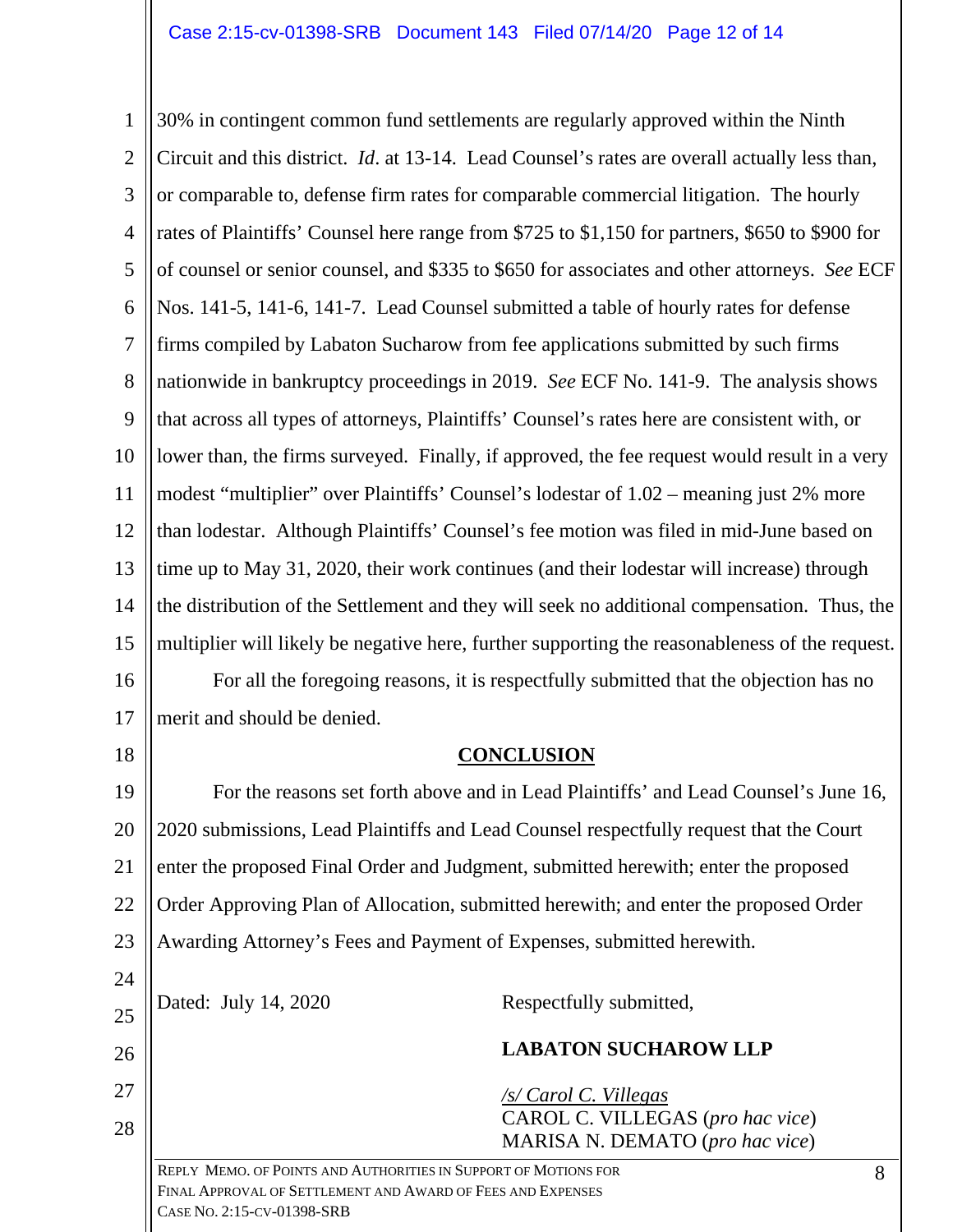|                                     | Case 2:15-cv-01398-SRB Document 143 Filed 07/14/20 Page 13 of 14                                                                                                  |
|-------------------------------------|-------------------------------------------------------------------------------------------------------------------------------------------------------------------|
| $\mathbf{1}$<br>$\overline{2}$<br>3 | JAMES T. CHRISTIE (pro hac vice)<br>140 Broadway<br>New York, NY 10005<br>Telephone: (212) 907-0700                                                               |
| $\overline{4}$                      | Facsimile: (212) 818-0477                                                                                                                                         |
| 5                                   | cvillegas@labaton.com                                                                                                                                             |
| 6                                   | ndemato@labaton.com<br>jchristie@labaton.com                                                                                                                      |
| 7                                   | <b>BERNSTEIN LIEBHARD LLP</b>                                                                                                                                     |
| 8                                   | STANLEY D. BERNSTEIN (pro hac vice)<br>MICHAEL S. BIGIN (pro hac vice)                                                                                            |
| 9                                   | JOSEPH R. SEIDMAN, JR. (pro hac vice)<br>10 East 40th Street                                                                                                      |
| 10                                  | New York, NY 10016                                                                                                                                                |
| 11                                  | Telephone: (212) 779-1414<br>Facsimile: (212) 779-3218                                                                                                            |
| 12<br>13                            | bernstein@bernlieb.com                                                                                                                                            |
|                                     | bigin@bernlieb.com                                                                                                                                                |
| 14                                  | seidman@bernlieb.com                                                                                                                                              |
| 15                                  | <b>Lead Counsel for Lead Plaintiffs</b><br>and the Class                                                                                                          |
| 16<br>17                            |                                                                                                                                                                   |
| 18                                  |                                                                                                                                                                   |
| 19                                  |                                                                                                                                                                   |
| 20                                  |                                                                                                                                                                   |
| 21                                  |                                                                                                                                                                   |
| 22                                  |                                                                                                                                                                   |
| 23                                  |                                                                                                                                                                   |
| 24                                  |                                                                                                                                                                   |
| 25                                  |                                                                                                                                                                   |
| 26                                  |                                                                                                                                                                   |
| 27                                  |                                                                                                                                                                   |
| 28                                  |                                                                                                                                                                   |
|                                     | REPLY MEMO. OF POINTS AND AUTHORITIES IN SUPPORT OF MOTIONS FOR<br>9<br>FINAL APPROVAL OF SETTLEMENT AND AWARD OF FEES AND EXPENSES<br>CASE NO. 2:15-CV-01398-SRB |